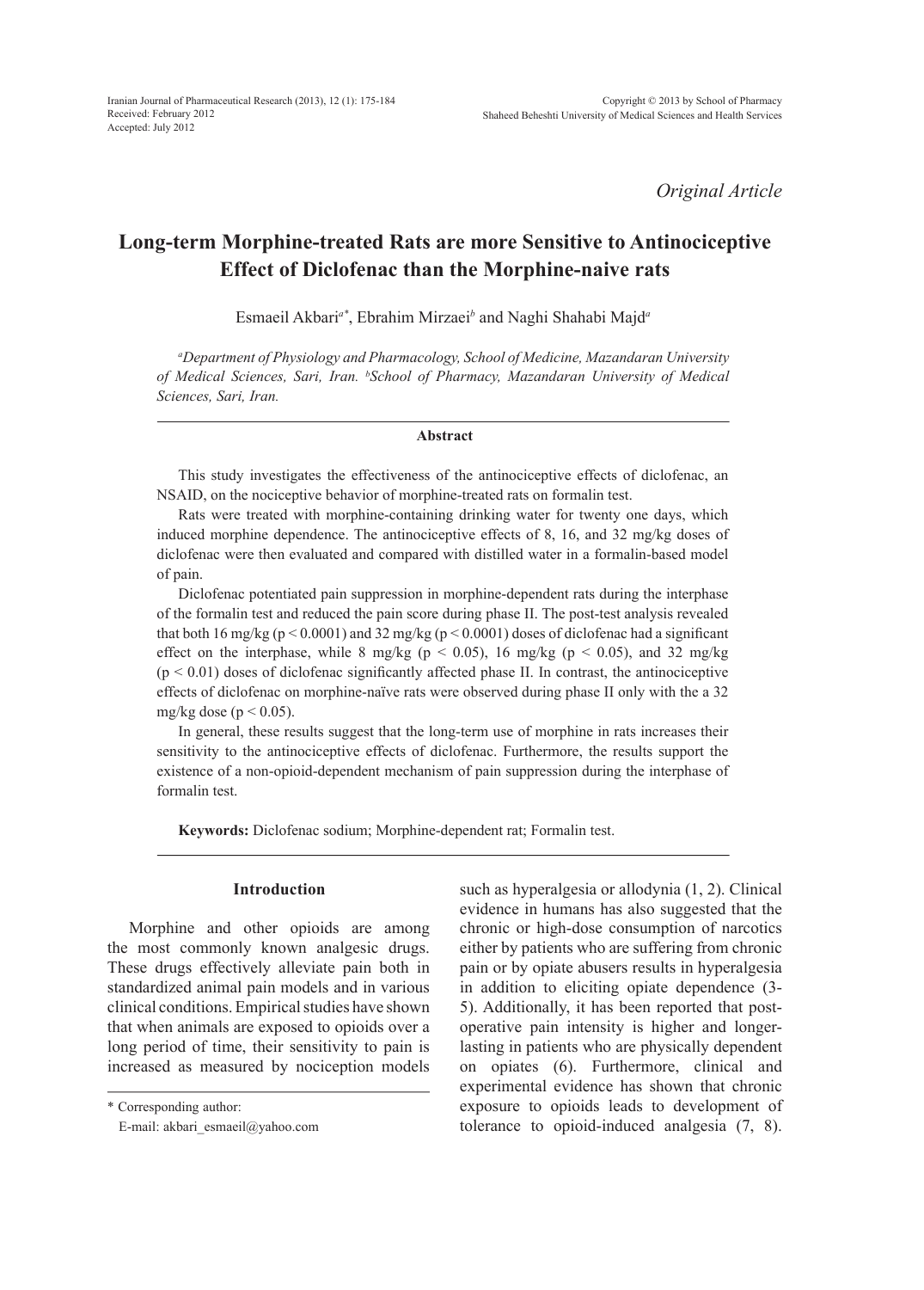Thus, pain management in patients with a long history of opiate use is considered to be a medical complication because the strategy of using a higher dose of opiates in such individuals is not only ineffective in alleviating their pain but could also increase their tolerance, hyperalgesia, and dependence (7, 9-11). Opioid-related side effects such as respiratory depression are also more likely to occur in these patients (12). Therefore, the use of non-opioid analgesics such as nonsteroidal anti-inflammatory drugs (NSAIDs) (13) and antidepressants, which have multiple analgesic mechanisms, is a logical treatment for such cases.

Diclofenac sodium is an NSAID that non-selectively inhibits the cyclo-oxygenase (COX) pathway and reduces the production of prostaglandins in peripheral tissues (14), which prevents the lowering of the excitation threshold of nociceptors during tissue damage. Previous studies have also identified additional mechanisms that are involved in analgesic action of diclofenac in both peripheral and central nervous systems (15-19). In addition to its antinociceptive effect in animal pain models (20, 21), the systemic administration of diclofenac is widely used in various clinical pain states (22- 24).

Although the long-term exposure to opiates can lead to development of tolerance to opioidinduced analgesia, previous studies have not shown that pain control could occur by administration of the non-opioid analgesics in opiate abusers or opioid-dependent animals. In this study, we investigated the dose-dependent antinociceptive effects of diclofenac sodium in morphine-dependent rats during the formalin test.

# **Exprimental**

# *Animals*

Male Wistar rats (250-300 g) were obtained from the Pasteur Institute of Iran. The animals were housed in groups of four rats per cage under constant conditions of light (12 h lightdark cycles, lights on at 07:00) and temperature  $(22 \pm 2^{\circ}C)$  with free access to food and water. All experiments were carried out according to the ethical guidelines for the investigation of experimental pain (25). The study protocol was approved by the Animal Care and Use Committee of Mazandaran University of Medical Sciences.

#### *Drugs*

The drugs used in this study were diclofenac sodium (Sigma, USA), naloxone (Sigma, USA), morphine sulphate (Temad, Iran), formalin (37% formaldehyde), and sucrose (Merck, Germany). To prepare the desired doses, for injection morphine, naloxone and formalin were dissolved in a 0.9% saline solution, and diclofenac was dissolved in distilled water. Oral morphine and sucrose were dissolved at various concentrations in tap water.

#### *The formalin test for nociception*

For the formal in test, 50  $\mu$ l of 2.5% formal in solution was injected to the dorsal surface of the left hind paw. The animal was then moved to a plexiglass container (30x30x45 cm). Through a 45°-angled mirror that was mounted underneath the container, the animal's nociceptive behavior was observed and recorded over a period of 60 minutes. As previous studies have suggested (26-28), behaviors related to nociception were recorded every 15 seconds according to the following scale:  $0$  = the animal places the injected paw flat on the ground (*i.e*., it feels no pain); 1= the animal places the injected paw partially on the ground (*i.e*., it does not place all its weight on the paw);  $2=$  the animal keeps the injected paw completely off the ground; and 3= the animal licks, bites, or shakes the injected paw. Ultimately, the mean pain scores for phase I (0-6 min), the interphase (9-18 min), and phase II (21-60 min) were separately calculated for each animal and used for statistical analysis.

# *Induction of morphine dependence*

Morphine dependence in rats can be induced by several methods (29-32). This study utilized the oral of morphine intake (33), which was accomplished by adding it to the animals› drinking water. This mimics the development of opioid dependence in humans because the animal can adjust the level of morphine intake itself (29). An oral method was used to induce morphine dependence (33) in which rats take in progressive doses of morphine in their drinking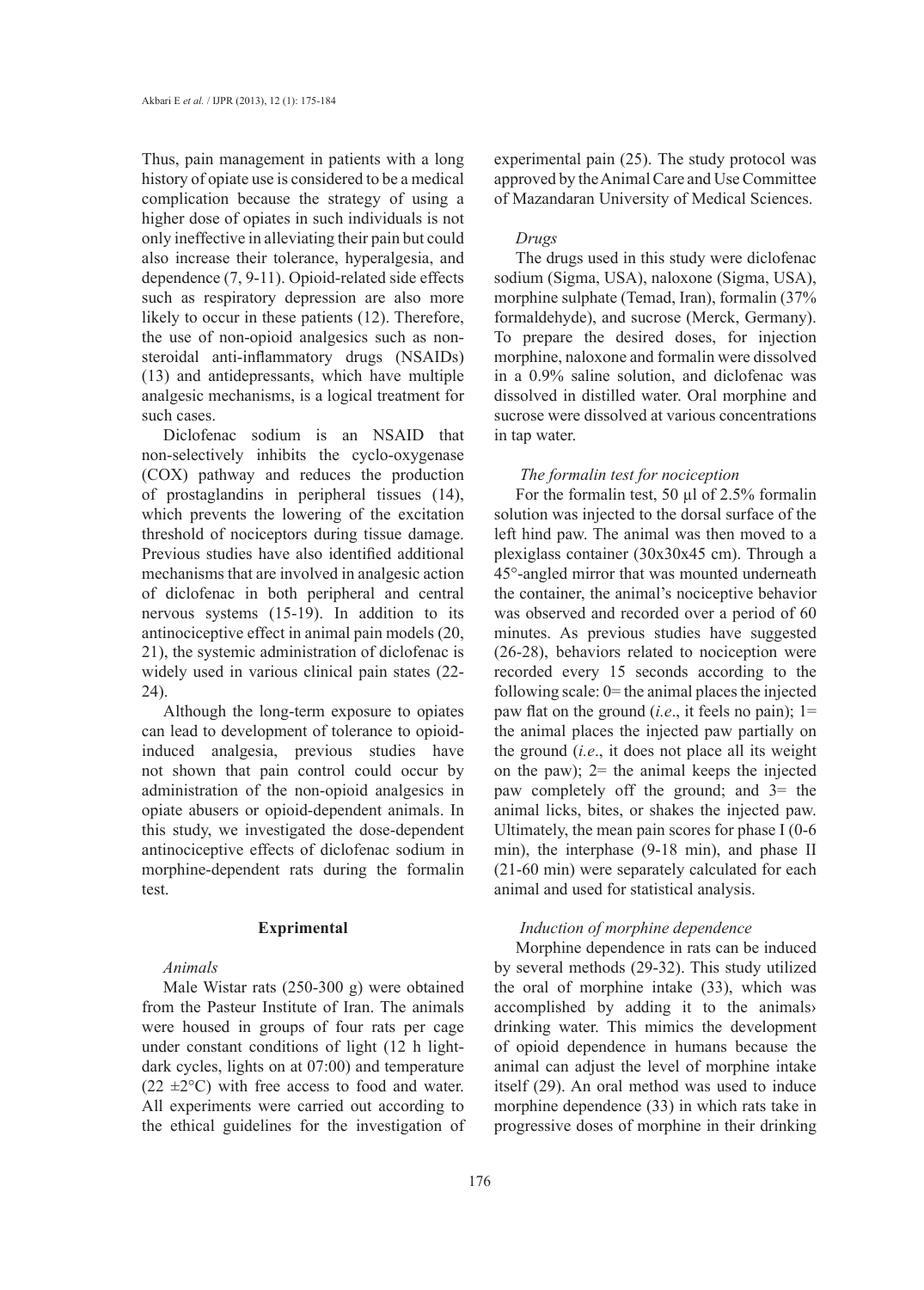water over a period of twenty-one days. The concentration of morphine that was included in the drinking water was 0.1 mg/cc on the first and second days, 0.2 mg/cc on the third and fourth days, 0.3 mg/cc on the fifth and sixth days, and 0.4 mg/cc from days seven through twenty-one. To minimize the bitter taste of the solution, 5% sucrose was added to the drinking water. To verify that the rats had become dependent, naloxone (2 mg/kg) was injected on day twenty, and the frequency of behaviors that are related to withdrawal symptoms such as jumping, grooming, scratching, and penis-licking was recorded for thirty minutes.

#### *Experimental protocol*

One week after the rats had adapted to the laboratory environment, they began to drink water that contained morphine and sucrose for twenty-one days and were weighed every other day. On the twentieth day, signs related to withdrawal were observed for thirty minutes to confirm the morphine dependence. The animals were then returned to their home cages and were once again given free access to food and water that contained morphine and/or sucrose. On day twenty-one, the animals were randomly assigned to one of four groups (one control group and three drug-treated groups,  $n = 4$  or 6). Then, thirty minutes before to the start of the formalin test, each group of rats received either a dose of diclofenac sodium (8, 16, or 32 mg/kg) or distilled water that was injected IP in a total volume of 0.5 cc. The doses of diclofenac that were used in this study have not previously been shown to have any effect on locomotion (34). The same procedure was performed on the rats that had been treated for twenty one day with water containing only 5% sucrose (morphinenaïve rats). All experiments were carried out between 14:00 and 17:00. Immediately after undergoing the formalin test, the animals were sacrificed by an overdose of ether.

#### *Data analysis*

The nociception score of the control group and the diclofenac-treated groups in morphinetreated or -naïve rats were analyzed the three phases of formalin test by one-way analysis of variance (ANOVA). If any significant statistical difference was revealed, a Tukey's post-test was carried out for multiple comparisons. Data related to withdrawal symptoms in treated and untreated rats were analyzed using a Student›s t-test. The relevant data were presented as the mean  $\pm$  SEM, and the significance was limit set at  $p < 0.05$ .

#### **Results**

Neither weight reduction nor mortality was observed in either the morphine-treated or the naïve rats during the treatment period (data not shown).

Following a twenty-day intake of drinking water containing either morphine+sucrose or sucrose alone, an withdraw-related intrapertoneal (IP) injection of naloxone was given to the rats, and behaviors related to withdrawal were assessed. A Student›s t-test was used to compare the rats that were treated with morphine+sucrose and those treated with sucrose alone. The results indicated that the withdrawal signsthe morphinetreated animals were significantly higher than in control animals (data not shown). Thus, the oral model used in this study successfully induced morphine dependence.

*The antinociceptive effects of diclofenac in morphine-dependent or -naïve rats during phase I of the formalin test*

A one-way ANOVA revealed no significant difference in pain scores among the control group and diclofenac-treated groups in morphinetreated  $[F(3, 23)=1.43; p = 0.26; n = 6]$  or -naïve  $[F(3,21)=1.46; p = 0.26; n = 6 \text{ or } 4]$  rats during phase I of the formalin test (Figures 1A and 1B, respectively).

*The antinociceptive effects of diclofenac in morphine-dependent or -naïve rats during the interphase of the formalin test*

The one-way ANOVA revealed no significant difference in pain scores  $[F(3,21)=1.56; p =$ 0.23;  $n = 6$  or 4] among the control group and diclofenac-treated groups in morphine-naïve (Figure 2B) rats during the interphase of the formalin test; however, a significant difference was observed  $[F(3,23)=26.1; p < 0.0001; n = 6]$ among these groups in morphine-treated animals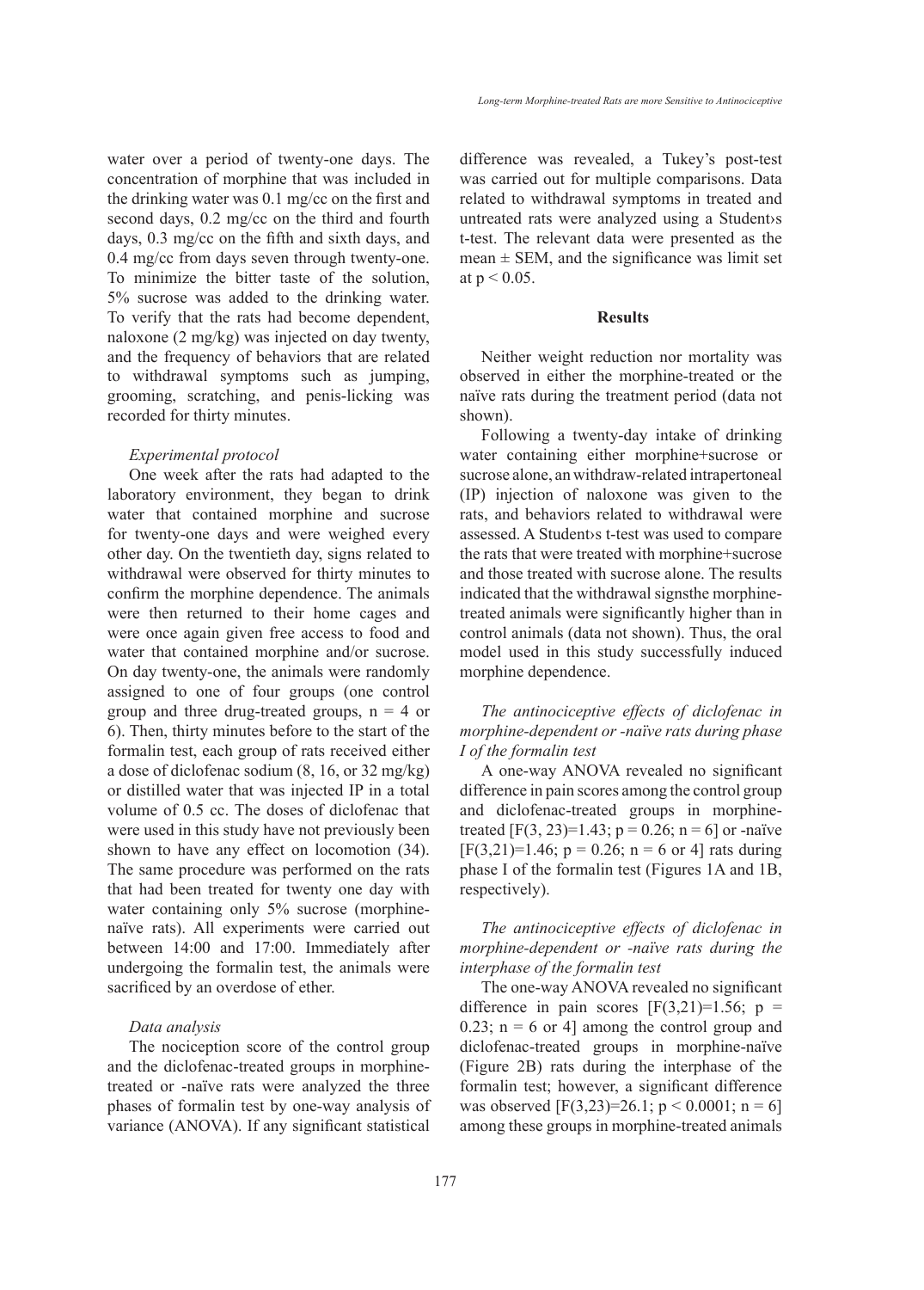

**Figure 1.** Pain scores during phase I of the formalin test in morphine-naïve (A) and morphine-dependent (B) groups. The data are expressed as the mean±SEM.

(Figure 2A). A Tukey's post-test revealed a significant difference between both 16 mg/kg  $(p < 0.0001)$  and 32 mg/kg  $(p < 0.0001)$  dosage groups compared with the control group.

# *The antinociceptive effects of diclofenac in morphine-dependent or -naïve rats during phase II of the formalin test*

The one-way ANOVA revealed a significant difference in pain scores between the control group and diclofenac-treated groups in morphine-naïve  $[F(3,21)=4.5; P=0.016; n=6$ or 4] and morphine-treated  $[F(3,23) = 7.1; p =$ 0.002;  $n = 6$  rats during phase II of the formalin test. A Tukey's post-test revealed a significant difference between the 8 mg/kg ( $p < 0.05$ ), 16 mg/kg ( $p < 0.05$ ), and 32 mg/kg ( $p < 0.01$ ) groups

and control group of morphine-treated animals. In morphine-naïve rats, a significant difference was only observed between the 32 mg/kg ( $p <$  $0.05$ ; n = 6) group and control group (Figures 3A) and 3B, respectively).

#### **Discussion**

In this study, we have assessed the antinociceptive effects of the NSAID diclofenac sodium on behavioral responses of morphinetreated rats subjected to formalin test. In this model. the source of pain is tissue damage, which makes it the most similar to clinical pain (26, 35). Formalin injection into the hind paw of rodents evokes two phases of pain: Phase I, which consists of neurogenic nociception, is a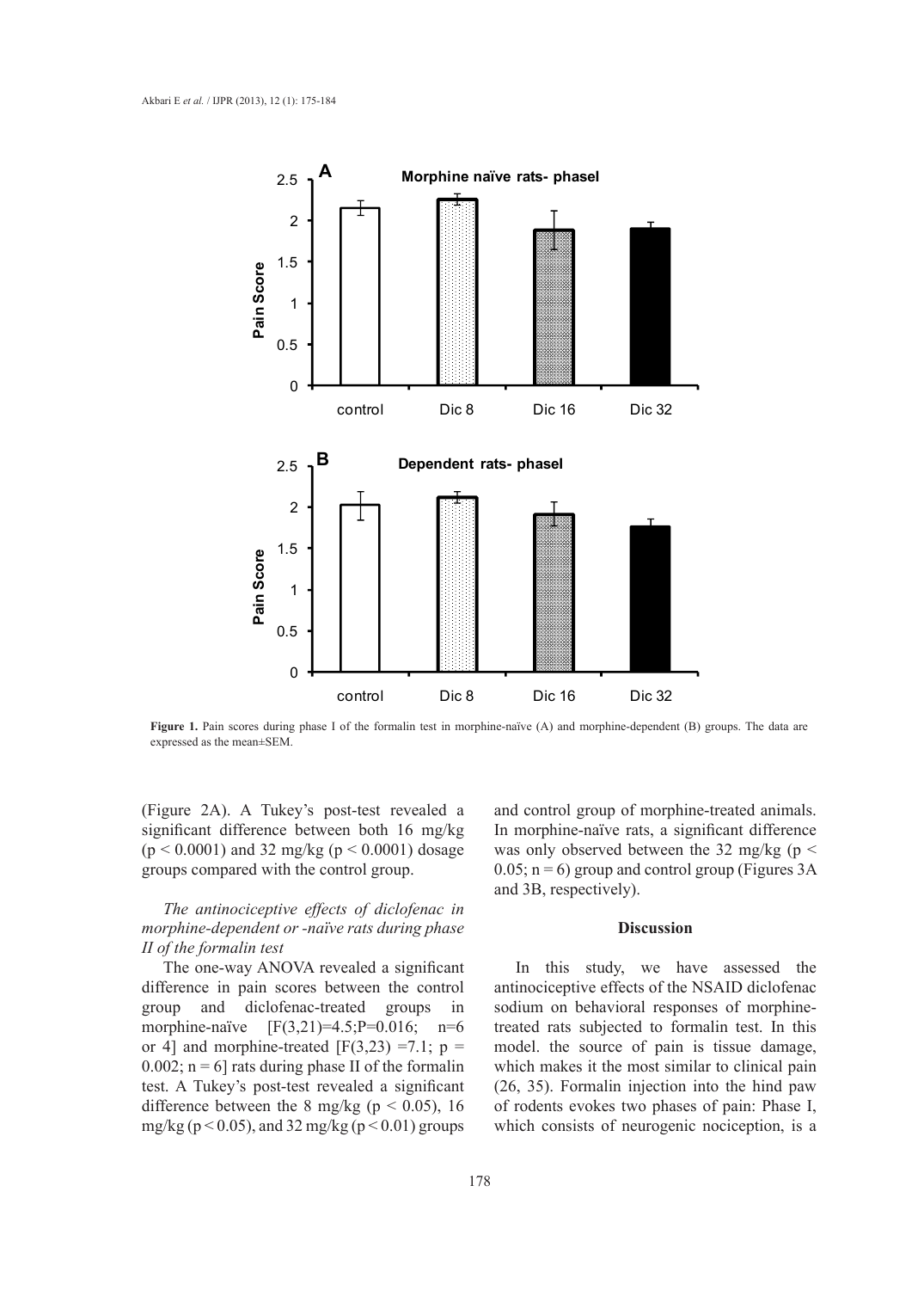

**Figure 2.** Pain scores during interphase of the formalin test in morphine-naïve (A) and morphine-dependent (B) groups. The data are expressed as the mean±SEM.

result of the direct stimulation of nociceptors by formalin. The pain message is transmitted through C fibers to the dorsal horn of the spinal cord after substance P is secreted and acts as a neurotransmitter; and Phase II, which consists of inflammatory-induced pain wich is a result of i) release of serotonin, histamine, bradykinin and prostaglandins from the tissue that is damaged by formalin, and ii) the plastic changes in the spinal synapses that are involved in nociception transmission (26, 36-40). During a 10 min period between phases I and II, which is called the interphase, a significant drop in nociceptive behaviors has been observed. Although some studies have suggested that this is due to the activation of the endogenous analgesic system (27, 41-43), the exact defined mechanism of the interphase remains unclear.

The result of this study revealed that diclofenac does not affect neurogenic nociception during phase I of the formalin test in either morphine-naïve or -dependent animals. Although diclofenac and other NSAIDs have been extensively shown to be ineffective in attenuating the nociceptive behaviors of the early acute phase of the formalin test (44-46), this has not been observed in morphine-dependent rats. It appears that diclofenac has no significant effect on acute pain during phase I of the formalin test because it does not affect transduction in nociceptors and/or transformation in afferent pain fibers.

The results of this study suggest that during the interphase of the formalin test, diclofenac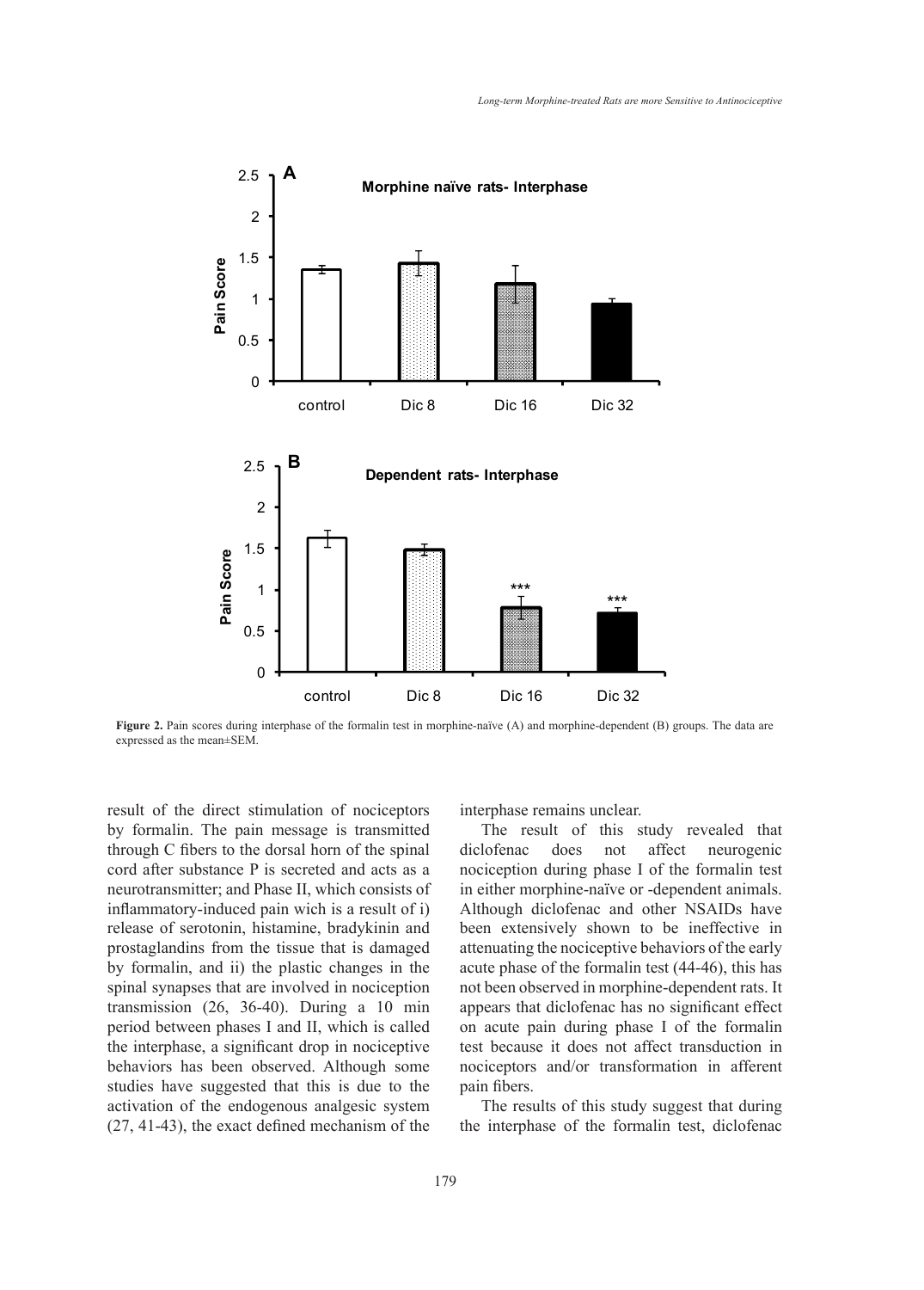

**Figure 3.** Pain scores during phase II of the formalin test in morphine-naïve (A) and morphine-dependent (B) groups. The data are expressed as the mean±SEM.

leads to potentiation of pain suppression in both morphine-dependent and -naïve rats. Although several previous studies have reported the antinociceptive effects of diclofenac and other NSAIDs on the nociceptive phases of the formalin test (44, 46, 47), this study is the first to suggest a role for diclofenac during the interphase. Since the interphase has not previously been well studied (41), the exact mechanism of nociception suppression during this phase has not been well understood. Electrophysiological recordings from C and A*δ* afferent fibers that had been stimulated with formalin also showed a three-stage activity pattern in which a single stage of attenuation of firing was identified between two stages of bursting activity (48,

49). This observation implied that a possible mechanism of interphase pain suppression is the inherent feature of pain afferent fibers that takes place passively. However, other studies suggest that an endogenously active inhibitory process may be responsible for pain suppression during the interphase (27, 41, 42, 43, 51-53). Although the anatomical substrate of this active suppression mechanism has not yet been clearly identified, current evidence suggests that both non-opioid (42, 51) and opioid (28) neurotransmitter systems are involved. In this study, it was difficult to explain the potentiation of spontaneous antinociception by diclofenac during the interphase of the formalin test in morphine-dependent rats. Because diclofenac is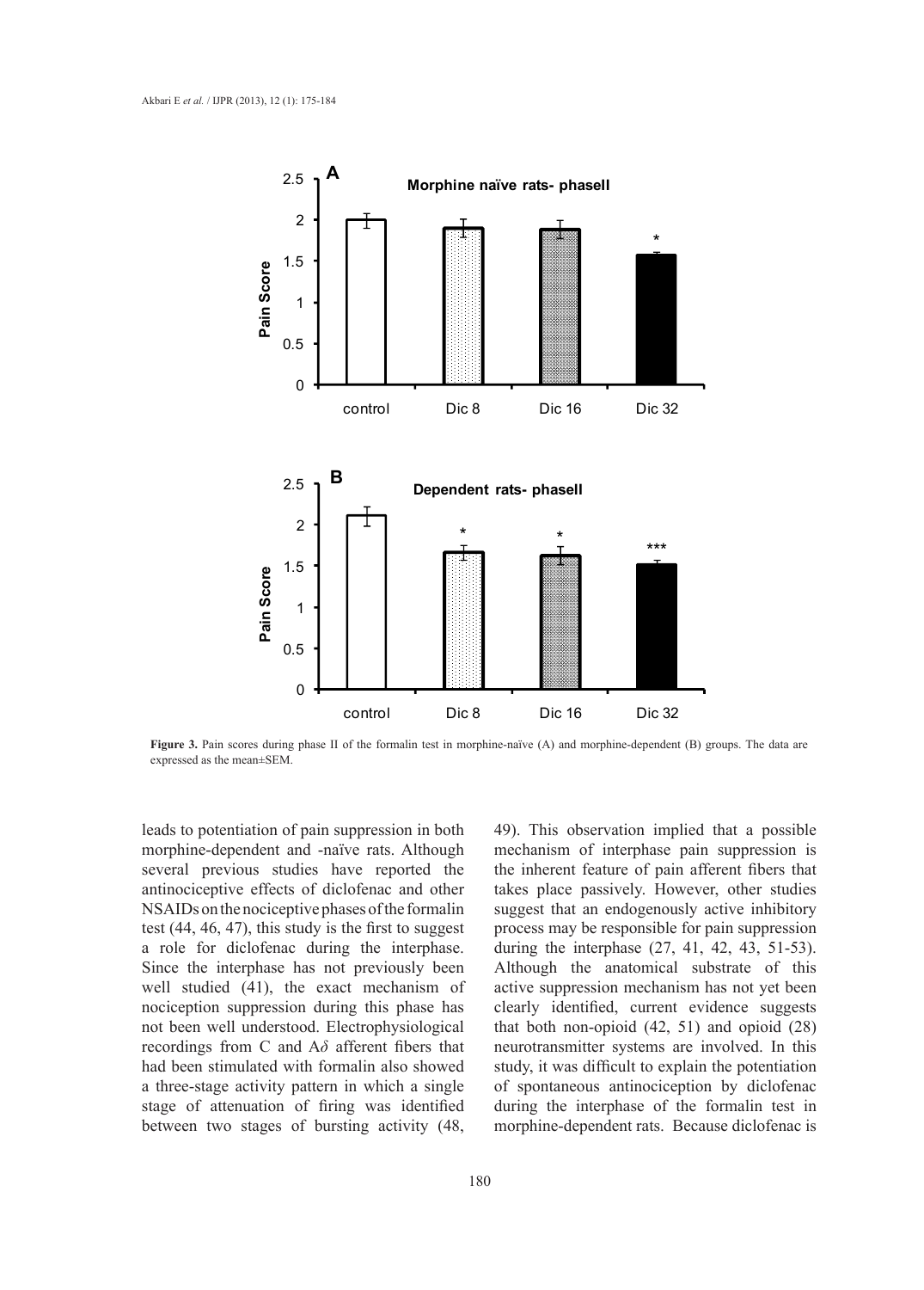a non-selective COX enzyme inhibitor (54, 55), products of the COX pathways are likely involved in the non-opioid-dependent mechanism of pain suppression during the interphase. Gaumond *et al.* have provided evidence that underscores the involvement of the non-opioid-dependent mechanism of pain suppression in male rats by observing that the administration of naloxone in male rats did not influence the interphase during the formalin test, while in contrast, naloxone completely blocked the interphase in female rats (28).

In this study, diclofenac was also found to alleviate inflammatory pain during phase II of the formalin test both in morphine-dependent and -naïve animals. Many previous studies have reported that diclofenac and other NSAIDs have an antinociceptive effect on consistent inflammatory pain (45, 46). However, in this study, the antinociceptive effect of diclofenac on morphine-dependent rats started at lower doses than for morphine-naïve rats. Although the increased sensitivity of morphine-treated rats to the antinociceptive effect of diclofenac may be significant, the exact mechanism could not be determined.

Most previous studies have associated morphine-induced biological effects with the increased activity of eicosanoid systems in both peripheral tissues and the CNS. Arachidonic acid metabolites such as prostaglandins interfere with the induction of morphine dependence in guinea pig ileum, which has been used as an *in-vitro* model of morphine dependence (56, 57). Both substance P and calcitonin gene-related peptide (CGRP) are involved in development of physical dependence to opioids, and their effects are mediated by prostaglandins (58-61). It has also been suggested that the products of eicosanoid pathways are involved in the development of tolerance to antinociceptive effects of morphine (62). Likewise, the intrathecal administration of a COX inhibitor has been shown to attenuate the tolerance to the antinociceptive effects of morphine by modulating of NMDA receptors and the NO system (40, 60). Furthermore, some evidence has suggested that an increase in sensitivity to pain that occurs during prolonged opioid exposure could be mediated through the products of COX pathways. Tumbaga *et al*. have

reported that four hours of morphine sulfate infusion led to an increase in both the expression of  $COX_1$ -mRNA in brain and prostaglandin  $E_2$ in sagittal sinus vein (63). In addition, morphine has been found to have an excitatory effect on the synthesis and secretion of PGs in peripheral tissue (64). While a number of mechanisms have been proposed to explain how the antinociceptive effects of diclofenac are induced at peripheral and central levels, the main mechanism by which diclofenac and other NSAIDs exert an antinociceptive effect is the inhibition of COX production pathway mediators in injured tissues (65-67). Therefore, the potent antinociceptive effect of diclofenac that was observed in our study on persistent pain in morphine-treated rats could result from the suppression of the production of normally overexpressed PGs in peripheral tissue and central nervous system. Since diclofenac is a non-selective COX1 and COX2 inhibitor, our findings concerning COX1 and COX2 interaction with morphine have not been helpful. Therefore, in order to produce more informative information over interaction mechanism, it is recommended to conduct complementary investigations using selective COX1 (such as mofezolac) or COX2 (such as celecoxib) inhibitors.

A clinically common pain treatment strategy is the administration of a combination of opioids along with NSAIDs (68-70). In addition to the synergistic effects that have been reported with this type of combinatory treatment, adding an NSAID to the pain control regimen may result in a significant reduction in the amount of opioids required (70) and could consequently reduce the opioid-related side effects (e.g., respiratory depression, increased pain sensitivity, and constipation).

# **Conclusion**

In this study, the antinociceptive effects of diclofenac were tested on rats that had free access to morphine-containing water up to 30 min prior to the experiment. Our findings clearly showed that morphine-dependent rats that consume a maintenance dose of morphine displayed a stronger reaction to the antinociceptive effects of diclofenac.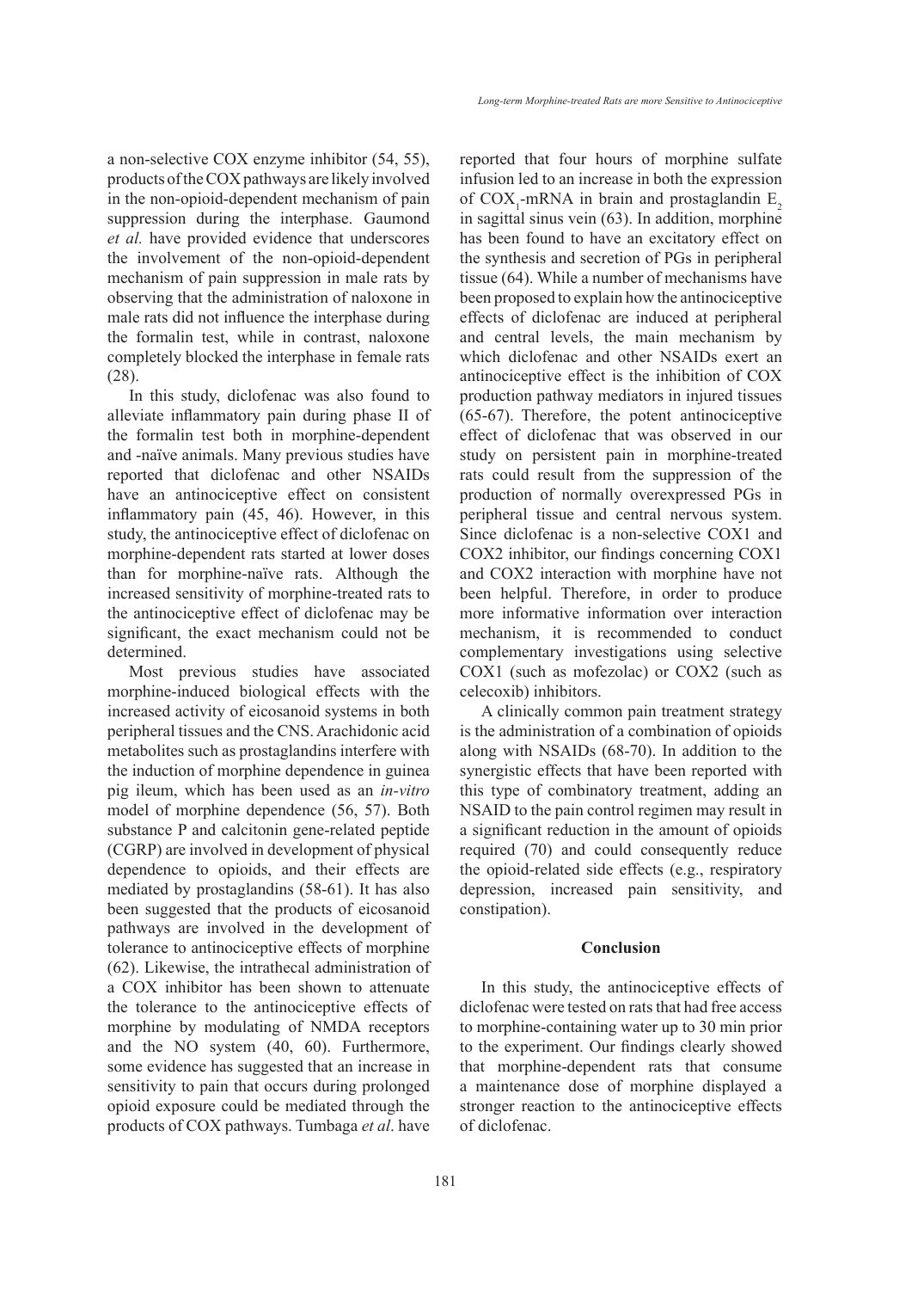In conclusion, these results show that diclofenac results in potentiation of the pain suppression during the interphase and attenuation of nociceptive behaviors during phase II of the formalin test in morphine-treated rats. Although the endogenous analgesic system is suppressed in these animal, and they become tolerant to the antinociceptive effects of morphine, their sensitivity to the antinociceptive effect of diclofenac is increased as an adaptive response. Further research is required to elucidate the mechanisms of this response.

#### **Acknowledgement**

This work was supported by a grant from the Molecular and Cell Biology Research Center, Mazandaran University of Medical Sciences, Sari, Iran.

#### **Rferences**

- Mao J, Sung B, Ji RR and Lim G. Chronic morphine (1) induces downregulation of spinal glutamate transporters: implications in morphine tolerance and abnormal pain sensitivity. *J. Neurosci* (2002) 22: 8312- 23.
- (2) Li X, Angst MS and Clark JD. Opioid-induced hyperalgesia and incisional pain. *Anesth Analg.* (2001) 93: 204-9.
- Pud D, Cohen D, Lawental E and Eisenberg E. Opioids (3) and abnormal pain perception: New evidence from a study of chronic opioid addicts and healthy subjects. *Drug Alcohol Depend*. (2006) 82: 218-23.
- Doverty M, White JM, Somogyi AA, Bochner F, Ali (4) R and Ling W. Hyperalgesic responses in methadone maintenance patients. *Pain* (2001) 90: 91-6.
- (5) Hay JL, White JM, Bochner F, Somogyi AA, Semple TJ and Rounsefell B. Hyperalgesia in opioid-managed chronic pain and opioid-dependent patients. *J. Pain* (2009) 10: 316-22.
- (6) Jage J and Bey T. Postoperative analgesia in patients with substance use disorders: Part I. *Acute Pain* (2000) 3: 29-44.
- (7) Cao JL, Ding HL, He JH, Zhang LC, Duan SM and Zeng YM. The spinal nitric oxide involved in the inhibitory effect of midazolam on morphine-induced analgesia tolerance. *Pharmacol Biochem Behav* (2005) 80: 493-503.
- Ueda H and Ueda M. Mechanisms underlying (8) morphine analgesic tolerance and dependence. *Front Biosci* (2009) 14:5260-72.
- (9) Angst MS and Clark JD. Opioid-induced hyperalgesia: a qualitative systematic review. *Anesthesiology* (2006) 104: 570-87.
- (10) Harris AC, Hanes SL and Gewirtz JC. Potentiated startle and hyperalgesia during withdrawal from acute morphine: effects of multiple opiate exposures. *Psychopharmacology* (Berl) (2004) 176: 266-73.
- $(11)$  Kreek MJ and Koob GF. Drug dependence: stress and dysregulation of brain reward pathways. *Drug Alcohol Depend* (1998) 51: 23-47.
- Webster LR, Choi Y, Desai H, Webster L and Grant BJ. (12) Sleep-disordered breathing and chronic opioid therapy. *Pain Med*. (2008) 9:425-32.
- Akbari E. The role of cyclo-oxygenase inhibitors in (13) attenuating opioid-induced tolerance,hyperalgesia, and dependence. *Med. Hypotheses* (2012) 78:102-6.
- (14) Ferreira SH. Peripheral analgesia: mechanism of the analgesic action of aspirin-like drugs and opiateantagonists. *Br. J. Clin Pharmacol* (1980) Suppl 2: 237-245.
- Björkman RL, Hedner T, Hallman KM, Henning M and (15) Hedner J. Localization of the central antinociceptive effects of diclofenac in the rat. *Brain Res.* (1992) 590:66-73.
- Björkman R. Central antinociceptive effects of non-(16) steroidal anti-inflammatory drugs and paracetamol. Experimental studies in the rat. *Acta Anaesthesiol Scand Suppl* (1995) 103: 1-44.
- Edwards SR, Mather LE, Lin Y, Power I, Cousins MJ. (17) Glutamate and kynurenate in the rat central nervous system following treatments with tail ischaemia or diclofenac. *J. Pharm. Pharmacol*. (2000) 52: 59-66.
- Martini A, Bondiolotti GP, Sacerdote P, Pierro L, (18) Picotti GB, Panerai AE, Restelli L, Zancaner F and Monza G. Diclofenac increases beta-endorphin plasma concentrations. *J. Int. Med. Res*. (1984) 12:92-5.
- (19) Tonussi CR and Ferreira SH. Mechanism of diclofenac analgesia: direct blockade of inflammatory sensitization. *Eur. J. Pharmacol*. (1994) 251: 173-9.
- (20) Reyes-García G, Medina-Santillán R, Terán-Rosales F, Mateos-García E and Castillo-Henkel C. Characterization of the potentiation of the antinociceptive effect of diclofenac by vitamin B complex in the rat. *J. Pharmacol. Toxicol. Methods* (1999) 42: 73-7.
- (21) Torres-López JE, Lopez-Muñoz FJ, Castañeda-Hernández G, Flores-Murrieta FJ and Granados-Soto V. Pharmacokinetic- pharmacodynamic modeling of the antinociceptive effect of diclofenac in the rat. J Pharmacol Exp Ther (1997) 282: 685-90.
- (22) Bigal ME, Bordini CA and Speciali JG. Intramuscular diclofenac in the acute treatment of migraine: a doubleblind placebo controlled study. *Arq Neuropsiquiatr* (2002) 60: 410-5.
- (23) Peroutka SJ, Lyon JA, Swarbrick J, Lipton RB, Kolodner K and Goldstein J. Efficacy of diclofenac sodium softgel 100 mg with or without caffeine 100 mg in migraine without aura: a randomized, doubleblind, crossover study. *Headache* (2004) 44: 136-41.
- (24) Rømsing J, Ostergaard D, Drozdziewicz D, Schultz P and Ravn G. Diclofenac or acetaminophen for analgesia in paediatric tonsillectomy outpatients. *Acta*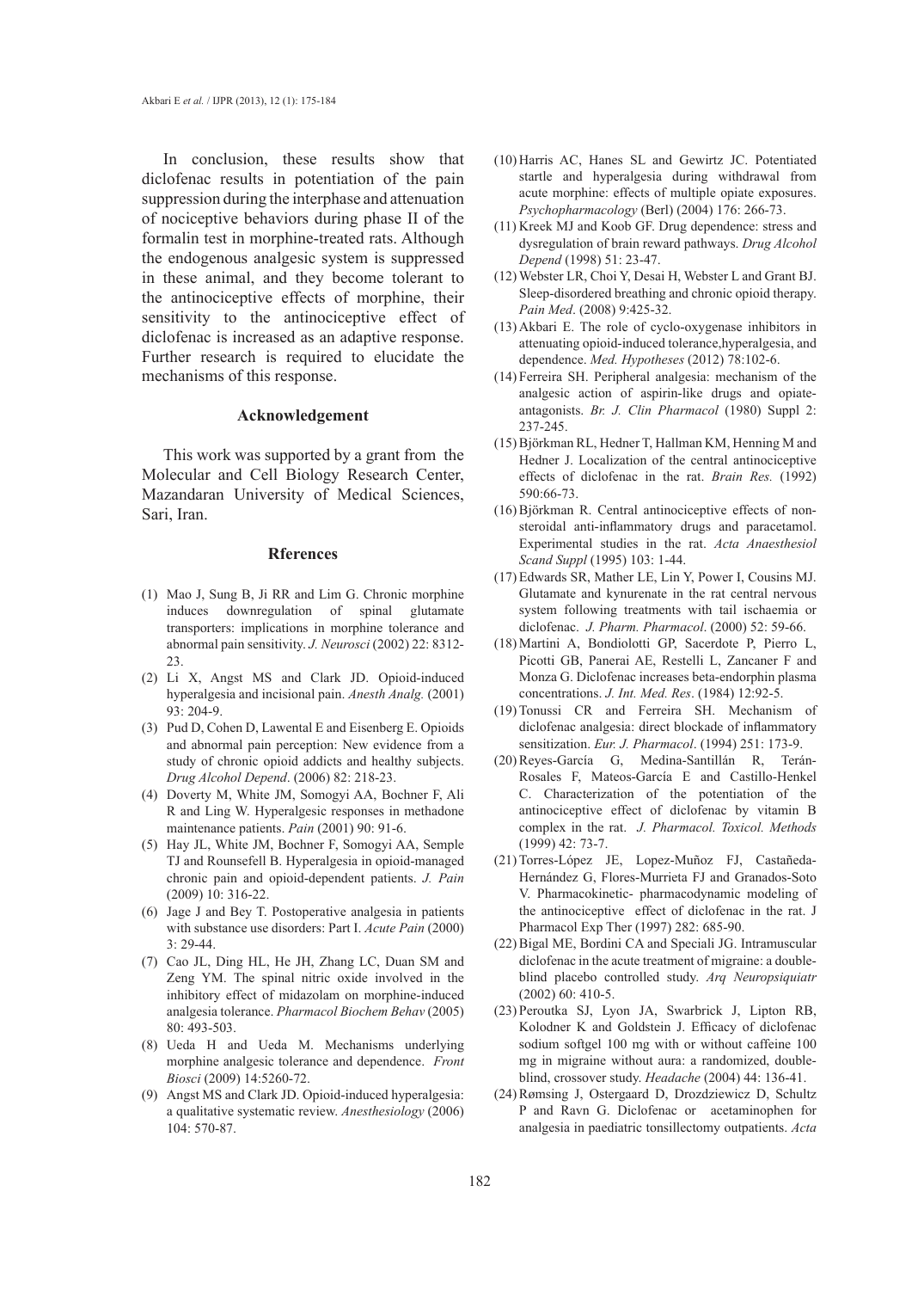*Anaesthesiol Scand* (2000) 44: 291-5.

- $(25)$  Zimmermann M. Ethical guidelines for investigations of experimental pain in conscious animals. *Pain* (1983) 16: 109-10.
- $(26)$  Dubuisson D and Dennis SG. The formalin test: a quantitative study of the analgesic effects of morphine, meperidine, and brain stem stimulation in rats and cats. *Pain* (1977) 4:161-74.
- (27) Gaumond I, Arsenault P and Marchand S. Specificity of female and male sex hormones on excitatory and inhibitory phases of formalin-induced nociceptive responses. *Brain Res*. (2005) 1052: 105-11.
- (28) Gaumond I, Spooner MF and Marchand S. Sex differences in opioid-mediated pain inhibitory mechanisms during the interphase in the formalin test. *Neuroscience* (2007) 146: 366-74.
- (29) Badawy AA, Evans CM and Evans M. Production of tolerance and physical dependence in the rat by simple administration of morphine in drinking water. *Br. J. Pharmacol.* (1982) 75: 485-91.
- Lange DG, Roerig SC, Fujimoto JM and Busse (30) LW. Withdrawal tolerance and unidirectional noncross-tolerance in narcotic pellet-implanted mice. *J. Pharmacol. Exp. Ther*. (1983) 224: 13-20.
- (31) Navani DM, Sirohi S, Madia PA and Yoburn BC. The role of opioid antagonist efficacy and constitutive opioid receptor activity in the opioid withdrawal syndrome in mice. *Pharmacol. Biochem. Behav*. (2011) 99: 671-675.
- (32) Romero A, Miranda HF and Puig MM. Antinociceptive effects of morphine, fentanyl, tramadol and their combination, in morphine-tolerant mice. *Pharmacol. Biochem. Behav*. (2010) 97: 363-9.
- Leung CM, Ogle CW and Dai S. Production of physical (33) dependence in rats by drinking a morphine solution. *Pharmacol. Biochem. Behav*. (1986) 25: 1001-6.
- (34) Boyce-Rustay JM, Zhong C, Kohnken R, Baker SJ, Simler GH, Wensink EJ, Decker MW and Honore P. Comparison of mechanical allodynia and the affective component of inflammatory pain in rats. *Neuropharmacology* (2010) 58: 537-43.
- (35) Abbott FV and Melzack R. Brainstem lesions dissociate neural mechanisms of morphine analgesia in different kinds of pain. *Brain Res.* (1982) 251:149-55.
- (36) Abbott FV, Franklin KB and Westbrook RF. The formalin test: scoring properties of the first and second phases of the pain response in rats. *Pain* (1995) 60: 91-102.
- Tjølsen A, Berge OG, Hunskaar S, Rosland JH, Hole (37) K. The formalin test: an evaluation of the method. *Pain* (1992) 51: 5-17.
- Watson GS, Sufka KJ, Coderre TJ. Optimal scoring (38) strategies and weights for the formalin test in rats. *Pain.* (1997) 70: 53-8.
- Wheeler-Aceto H, Porreca F and Cowan A. The rat (39) paw formalin test: comparison of noxious agents. *Pain* (1990) 40: 229-38.
- (40) Yamamoto T and Yaksh TL. Comparison of the antinociceptive effects of pre- and posttreatment with

intrathecal morphine and MK801, an NMDA antagonist, on the formalin test in the rat. Anesthesiology (1992) 77: 757-63.

- $(41)$  Henry JL, Yashpal K, Pitcher GM and Coderre TJ. Physiological evidence that the ‹interphase› in the formalin test is due to active inhibition. *Pain* (1999) 82: 57-63.
- (42) Omote K, Kawamata T, Kawamata M and Namiki A. Formalin-induced nociception activates a monoaminergic descending inhibitory system. *Brain Res*. (1998) 814:194-8.
- $(43)$  Munro G. Dopamine D $(1)$  and D $(2)$  receptor agonism enhances antinociception mediated by the serotonin and noradrenaline reuptake inhibitor duloxetine in the rat formalin test. Eur J Pharmacol (2007) 575: 66-74.
- (44) Malmberg AB and Yaksh TL. Antinociceptive actions of spinal nonsteroidal anti-inflammatory agents on the formalin test in the rat. *J. Pharmacol. Exp. Ther*. (1992) 263:136-46.
- (45) Ortiz MI, Torres-López JE, Castañeda-Hernández G, Rosas R, Vidal-Cantú GC and Granados-Soto V. Pharmacological evidence for the activation of  $K(+)$ channels by diclofenac*. Eur. J. Pharmacol*. (2002) 438: 85-91.
- (46) Torres-López JE, Ortiz MI, Castañeda-Hernández G, Alonso-López R, Asomoza-Espinosa R and Granados-Soto V. Comparison of the antinociceptive effect of celecoxib, diclofenac and resveratrol in the formalin test. Life Sci. (2002) 70: 1669-76.
- (47) Ortiz MI, Granados-Soto V and Castañeda-Hernández G. The NO-cGMP-K+ channel pathway participates in the antinociceptive effect of diclofenac, but not of indomethacin. *Pharmacol. Biochem. Behav*. (2003) 76: 187-95.
- (48) McCall WD, Tanner KD and Levine JD. Formalin induces biphasic activity in C-fibers in the rat. *Neurosci Lett.* ( 1996) 208:45-8.
- (49) Puig S and Sorkin LS. Formalin-evoked activity in identified primary afferent fibers: systemic lidocaine suppresses phase-2 activity. *Pain* (1996) 64: 345-55.
- (50) Butkevich IP and Vershinina EA. Prenatal stress alters time characteristics and intensity of formalin-induced pain responses in juvenile rats. *Brain Res.* (2001) 915: 88-9.
- (51) Franklin KB and Abbott FV. Pentobarbital, diazepam, and ethanol abolish the interphase diminution of pain in the formalin test: evidence for pain modulation by GABAA receptors. *Pharmacol. Biochem. Behav*. (1993) 46: 661-6.
- (52) Gaumond I, Arsenault P and Marchand S. The role of sex hormones on formalin-induced nociceptive responses. *Brain Res.* (2002) 958:139-45.
- (53) Matthies BK and Franklin KB. Formalin pain is expressed in decerebrate rats but not attenuated by morphine. *Pain* (1992) 51:199-206.
- (54) Vane JR and Botting RM. Mechanism of action of anti-inflammatory drugs. Scand *J. Rheumatol*. (1996) 102:9-21.
- Warner TD, Giuliano F, Vojnovic I, Bukasa A, Mitchell (55)